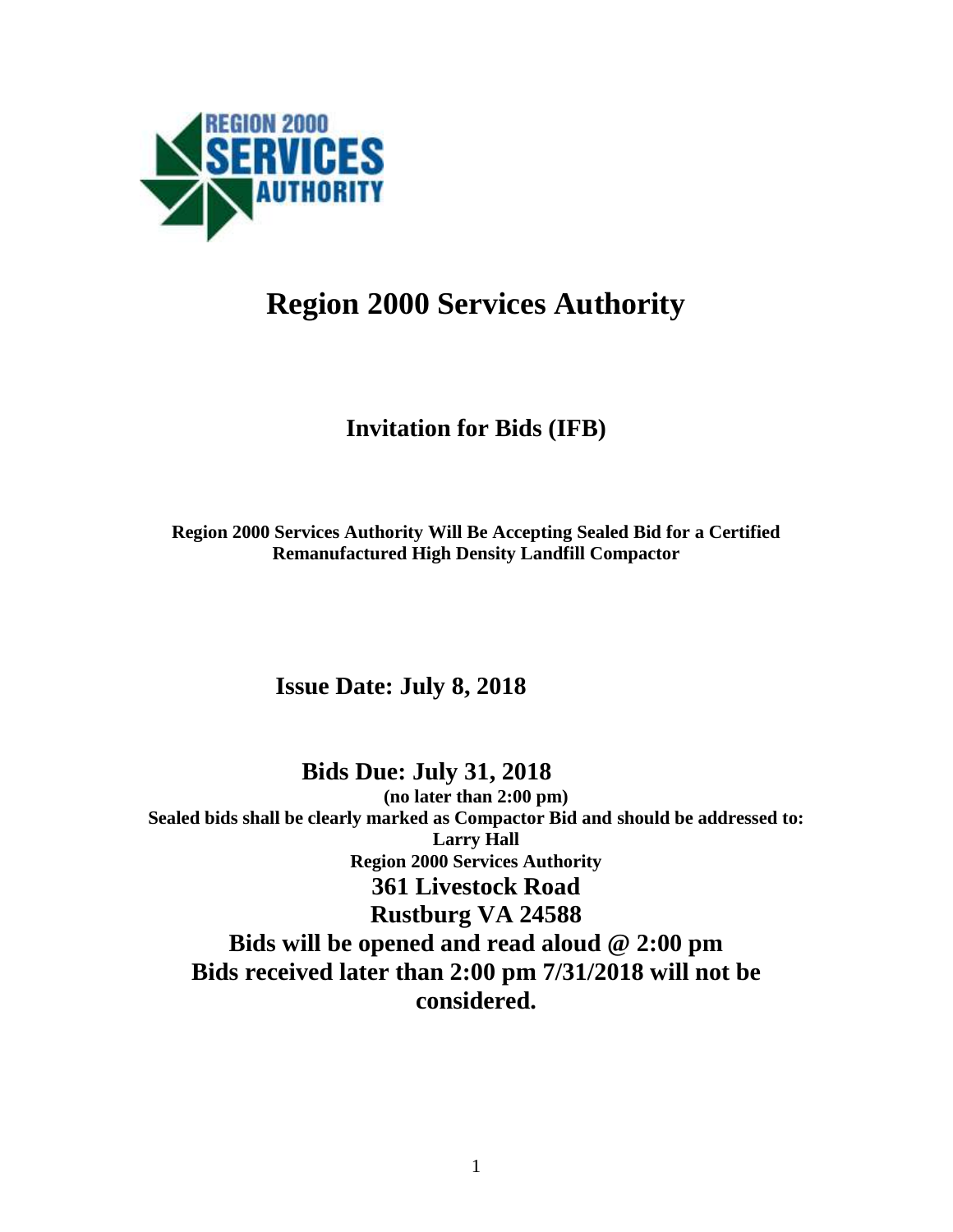

#### **Customer: Concord Turnpike Regional Landfill**

**Specifications: Certified Remanufactured High Density Landfill Compactor**

#### **VENDOR INSTRUCTIONS**

**A. Vendor shall complete every space in the vendor's column with a "yes" to indicate item being quoted is exactly as specified or a "no " to indicate any deviation of item being bid from the specifications. Any "no" response or deviation shall be explained in spaces provided. Where certain brands "or equal" are specified, be sure to state the brand/model of option quoted. Any additions, deletions, or variations from the following specifications must be noted. Any items appearing in the manufacturers regularly published specifications and offered as standard equipment by the manufacturer are included in any submitted bid, unless otherwise expressly specified herein. Any additions, deletions or variations from the manufacturer's regularly published specifications must be outlined in an attached letter, to provide the Authority with enough information to clearly evaluate that which is being offered. Failure to properly complete this column shall, at the sole discretion of the Authority, subject your bid to rejection.**

**B. The Authority reserves the right to utilize value engineering to determine the selection of the item most advantageous for its use and make an award in accordance with such provisions. There is no requirement to accept the lowest cost equipment offered and specific requirements may be waived or amended at the discretion of the Authority.**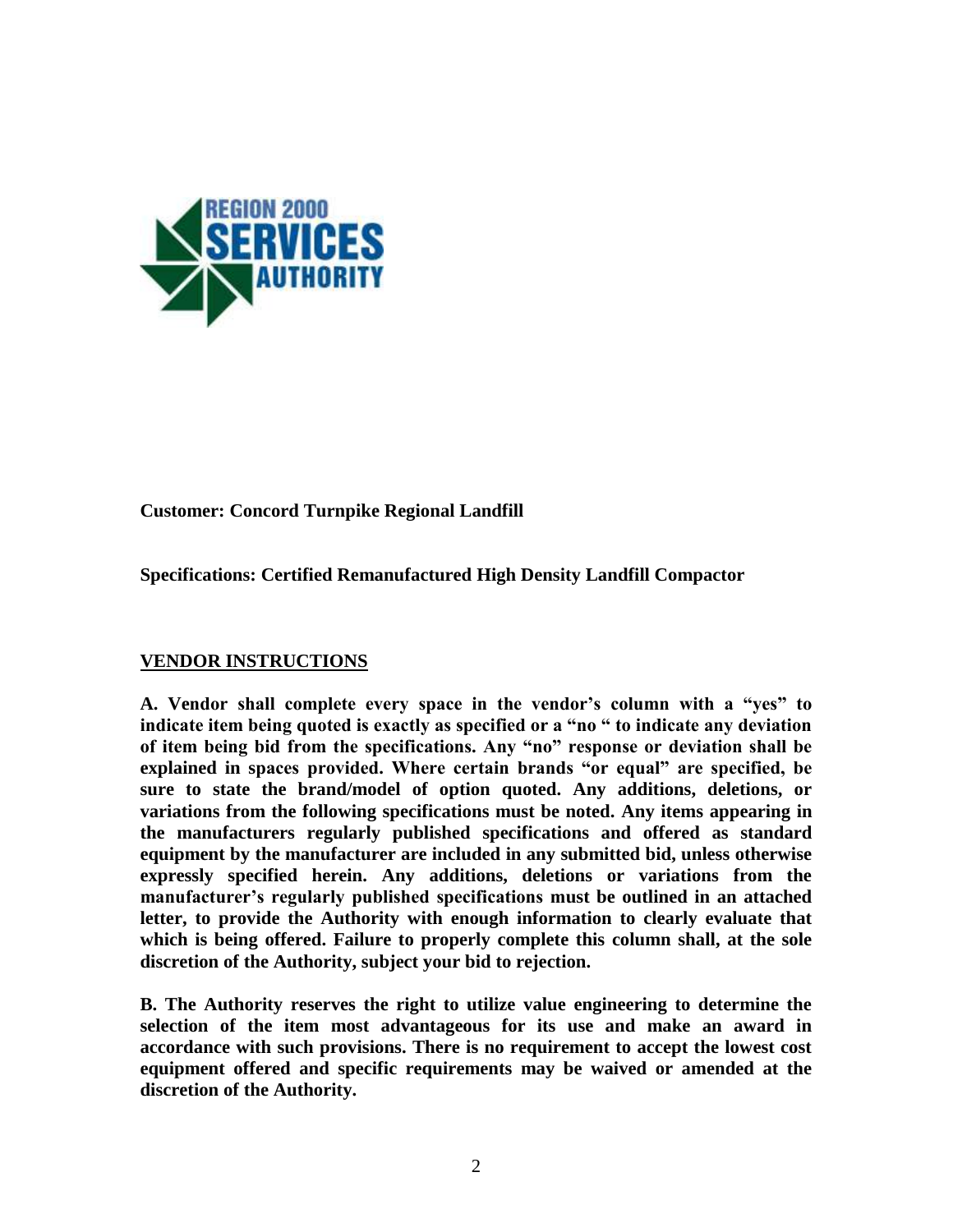# **Section 1- Equipment Specifications**

## **1.1 GENERAL DESCRIPTION**

 Certified remanufactured four wheel design high density landfill compactor with minimum operating weight of 105,000 lbs and 14 ft landfill blade. Compactor must meet the following minimum specifications as well as the listed remanufacturing process. **BID MUST INCLUDE TRADE-IN VALUE OF OUR 2010 ALJON 525 SER#**

#### **VENDORS COLUMN**

#### **1.2 ENGINE**

| <b>B.</b>      | Minimum 540 gross horsepower at rated RPM                                            |
|----------------|--------------------------------------------------------------------------------------|
|                | State Gross HP:                                                                      |
| $\mathbf{C}$ . | Air pre-cleaner Air filter shall be 2-stage dry type                                 |
| D.             | Oil cooler and oil filter                                                            |
| Ε.             | 24 volt electrical system, 95 amp alternator and main-                               |
|                | tenance free heavy duty 925 CCA batteries.                                           |
| F.             | Lockable master disconnect switch with ground level                                  |
|                | access.                                                                              |
| G.             | Spin-on replaceable oil and fuel filters                                             |
| H.             | Muffler with rain cap or turned exhaust                                              |
|                | $Specify Type \_$                                                                    |
| I.             | Engine block heater-1500 W                                                           |
| J.             | Cold weather starting aid                                                            |
|                |                                                                                      |
| Κ.             | Fuel priming pump                                                                    |
| L.             | Trash resistant heavy duty radiator-Fin and tube type                                |
| M.             | Automatic engine shutdown for low engine oil pressure                                |
|                | and high coolant temperature                                                         |
| $\mathbf N$    | Heavy duty cooling system, with auto reverse fan designed for landfill<br>operations |

\_\_\_\_\_\_\_\_\_\_\_\_\_\_\_\_\_\_\_\_\_\_\_\_\_\_\_\_\_\_\_\_\_\_\_\_\_\_\_\_\_\_\_\_\_\_\_\_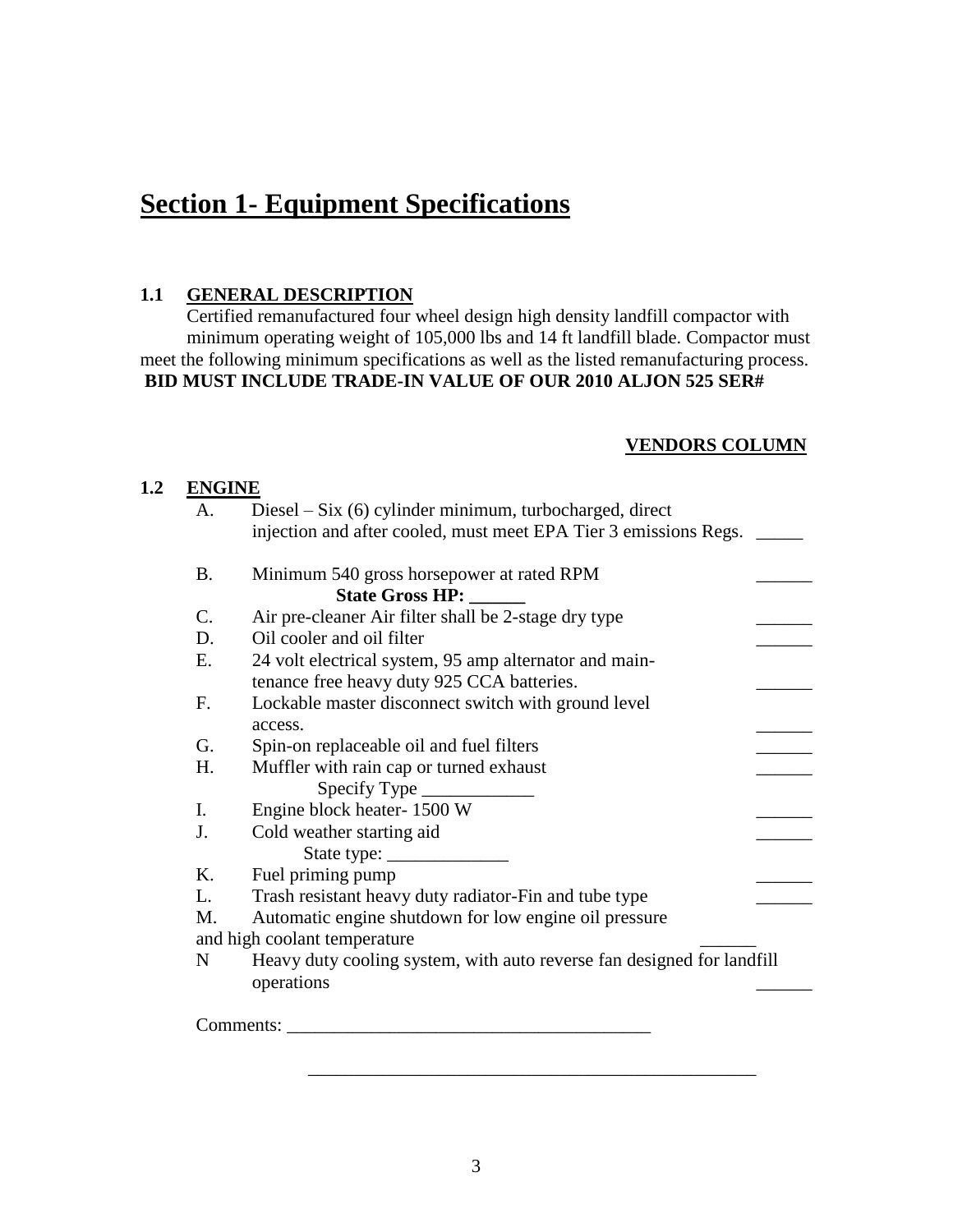## **1.3 Transmission**

A. Electronically-controlled hydrostatic drive system

\_\_\_\_\_\_\_\_\_\_\_\_\_\_\_\_\_\_\_\_\_\_\_\_\_\_\_\_\_\_\_\_\_\_\_\_\_\_\_\_\_\_\_\_\_\_\_\_\_\_\_\_\_\_\_\_\_\_\_\_\_\_\_\_

B. Unit must be capable of directional changes at full engine speed

without deceleration

C. Minimum (4) forward and (4) reverse speeds  $\qquad \qquad \qquad$ 

D. Equipped with planetary reduction final drives,

Comments: \_\_\_\_\_\_\_\_\_\_\_\_\_\_\_\_\_\_\_\_\_\_\_\_\_\_\_\_\_\_\_\_\_\_\_\_\_\_\_\_\_\_\_\_\_\_\_\_\_\_\_\_\_\_\_

#### **1.4 Axles, Differentials and Final Drives**

- A. Heavy duty floating axle's
- B. Front and rear no-spin differential C. Four wheel drive
- 
- D. Planetary reduction each wheel
- E. Protective guards to prevent debris from damaging seals, gaskets, supports, fittings and all related parts. \_\_\_\_\_\_

\_\_\_\_\_\_\_\_\_\_\_\_\_\_\_\_\_\_\_\_\_\_\_\_\_\_\_\_\_\_\_\_\_\_\_\_\_\_\_\_\_\_\_\_\_\_\_\_

F. Permanently lubricated maintenance-free U joints

Comments: \_\_\_\_\_\_\_\_\_\_\_\_\_\_\_\_\_\_\_\_\_\_\_\_\_\_\_\_\_\_\_\_\_\_\_\_\_\_\_

## **1.5 Brakes**

| A. OSHA-approved all-wheel hydrodynamic braking<br>B. Spring applied, hydraulically released secondary/ parking brake |  |
|-----------------------------------------------------------------------------------------------------------------------|--|
| C. Self adjusting                                                                                                     |  |
| D. Protective guards to prevent debris from entering hubs                                                             |  |
| E. Protective guards to prevent damage to lines-lines run                                                             |  |
| Internally to reduce potential damage.                                                                                |  |
| F. Low fluid indicator                                                                                                |  |

 $\overline{\phantom{a}}$  , and the contract of the contract of the contract of the contract of the contract of the contract of the contract of the contract of the contract of the contract of the contract of the contract of the contrac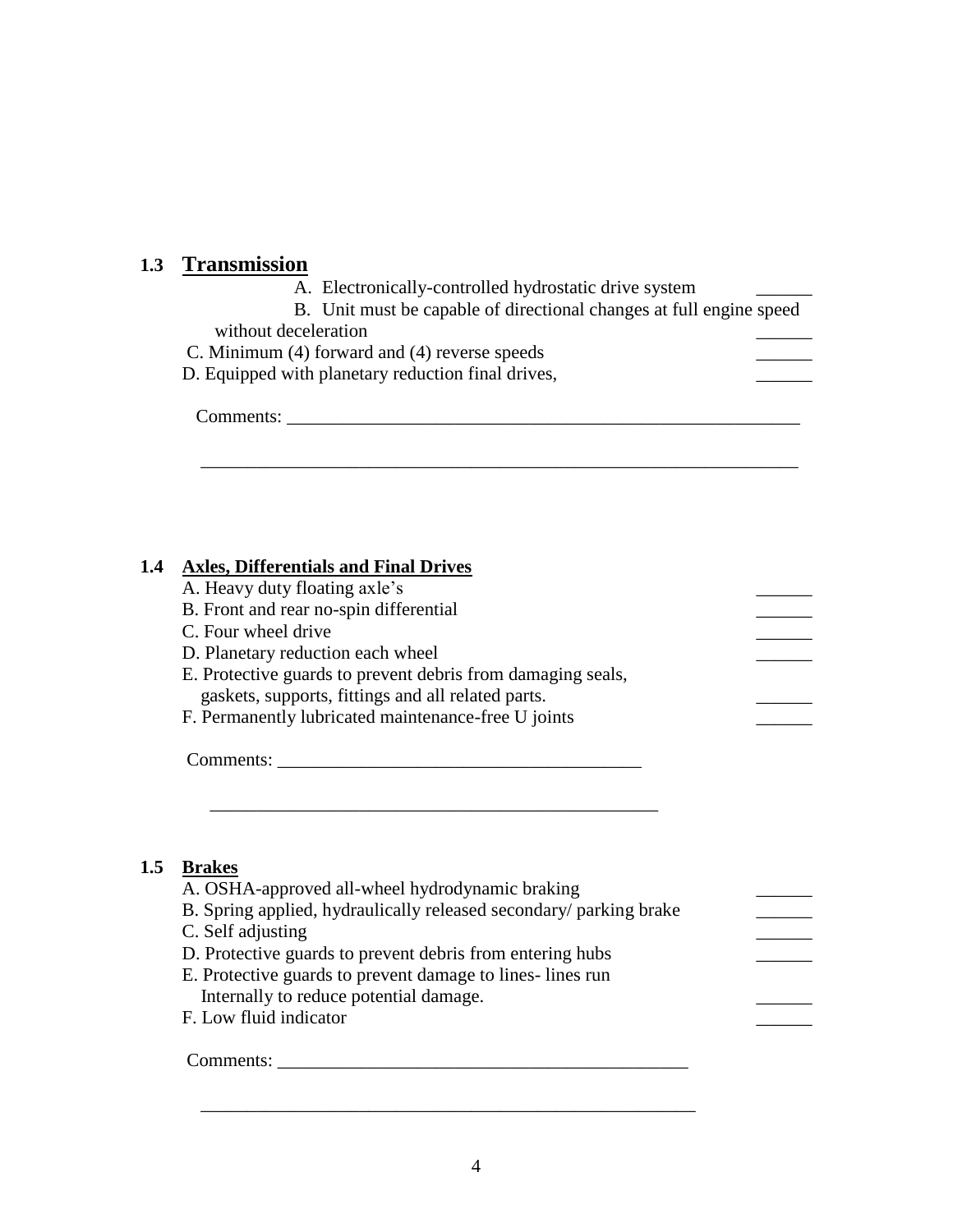#### **1.6 WHEELS**

| A. Four wheel design, minimum wheel width 48"                                                          |  |
|--------------------------------------------------------------------------------------------------------|--|
| B. All wheels must be the same size to permit front to rear rotation<br>for extended tip life.         |  |
| C. Minimum 1.5" outer drum thickness<br>Minimum of 28 cleats no less than 7 inches in length per wheel |  |
| E. Wheels to be self-cleaning without the use of cleaner bars                                          |  |
| Comments:                                                                                              |  |

\_\_\_\_\_\_\_\_\_\_\_\_\_\_\_\_\_\_\_\_\_\_\_\_\_\_\_\_\_\_\_\_\_\_\_\_\_\_\_\_\_\_\_\_\_\_\_\_\_\_\_\_\_\_\_\_\_\_\_\_\_\_\_

#### **1.7 STEERING**

A. Center point, frame articulated steering, minimum articulation +/- 35 degrees.

\_\_\_\_\_\_\_\_\_\_\_\_\_\_\_\_\_\_\_\_\_\_\_\_\_\_\_\_\_\_\_\_\_\_\_\_\_\_\_\_\_\_\_\_\_\_\_\_\_\_\_\_\_\_\_\_\_\_\_\_\_\_\_

 $\overline{\phantom{a}}$  ,  $\overline{\phantom{a}}$  ,  $\overline{\phantom{a}}$  ,  $\overline{\phantom{a}}$  ,  $\overline{\phantom{a}}$  ,  $\overline{\phantom{a}}$  ,  $\overline{\phantom{a}}$  ,  $\overline{\phantom{a}}$  ,  $\overline{\phantom{a}}$  ,  $\overline{\phantom{a}}$  ,  $\overline{\phantom{a}}$  ,  $\overline{\phantom{a}}$  ,  $\overline{\phantom{a}}$  ,  $\overline{\phantom{a}}$  ,  $\overline{\phantom{a}}$  ,  $\overline{\phantom{a}}$ 

B. Adjustable joystick steering control

Comments:\_\_\_\_\_\_\_\_\_\_\_\_\_\_\_\_\_\_\_\_\_\_\_\_\_\_\_\_\_\_\_\_\_\_\_\_\_\_\_\_\_\_\_\_\_\_\_\_\_\_\_\_\_\_

## **1.8 HYDRAULIC SYSTEM**

A. Closed loop, full filtered system with service indicators.

Comments: \_\_\_\_\_\_\_\_\_\_\_\_\_\_\_\_\_\_\_\_\_\_\_\_\_\_\_\_\_\_\_\_\_\_\_\_\_\_\_\_\_\_\_\_\_\_\_\_\_\_\_\_\_\_

#### **1.8 CAB**

- A. Fully enclosed, 2-door, walk-through cab
- B. ROPS/FOPS certified
- C. Foot throttle/brake pedal \_\_\_\_\_\_
- D. Throttle lock
- E. Joystick steering and blade control
- F. F-N-R and speed selection switches conveniently located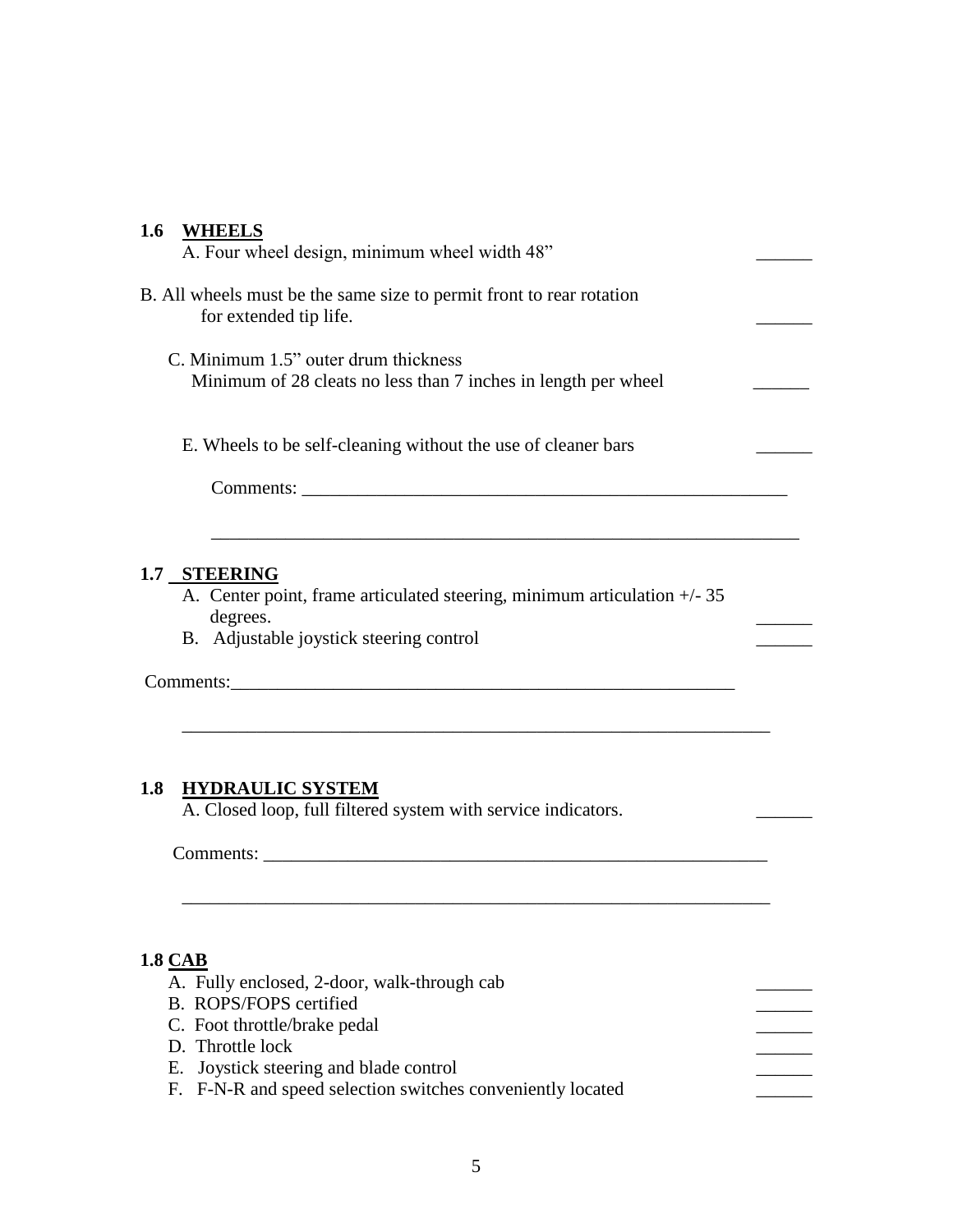|    | G. Minimum 36,000 BTU air conditioning system.                                                                                                                               |  |
|----|------------------------------------------------------------------------------------------------------------------------------------------------------------------------------|--|
|    | H. Minimum 30,000 BTU heat/defrost system.                                                                                                                                   |  |
| I. | Two (2) exterior rearview mirrors                                                                                                                                            |  |
| J. | Rear vision camera with full color cab-mounted monitor.                                                                                                                      |  |
|    | K. Working lights outside minimum 4 forward and 2 reverse facing.                                                                                                            |  |
|    | L. Horn and backup alarm                                                                                                                                                     |  |
|    | M. Adjustable air suspension seat with retractable seat belt.                                                                                                                |  |
|    | N. gauges for engine oil pressure, coolant temperature, fuel level                                                                                                           |  |
|    | and tachometer.                                                                                                                                                              |  |
|    | O. LED display to monitor engine oil pressure, coolant temperature,                                                                                                          |  |
|    | Engine speed (rpm), engine % load, operating hours, battery voltage,                                                                                                         |  |
|    | Boost pressure and transmission oil temperature.                                                                                                                             |  |
|    |                                                                                                                                                                              |  |
|    | P. AM/FM radio, CD player and speakers and antenna.                                                                                                                          |  |
|    | Q. Front and rear windshield washer and wiper.                                                                                                                               |  |
|    | R. Full safety glass all around/tinted.                                                                                                                                      |  |
|    | S. See-through protective guard over front windshield.                                                                                                                       |  |
|    | T. Sound suppression system and sound level in cab not to                                                                                                                    |  |
|    | Exceed 75dBa.                                                                                                                                                                |  |
|    | U. Key ignition with safety start.                                                                                                                                           |  |
|    | V. 24V DC to 12V DC accessory connections in cab.                                                                                                                            |  |
|    | W. 10 LB ABC rated fire extinguisher installed in cab.                                                                                                                       |  |
|    | Comments:                                                                                                                                                                    |  |
|    | 1.9 WEIGHT<br>A. Minimum operating weight 105,000 lbs with ROPS cab, blade,<br>Coolant, lubricants, fuel and hydraulics-excludes wheel ballasting<br>State operating weight: |  |
|    | Comments:                                                                                                                                                                    |  |
|    |                                                                                                                                                                              |  |
|    |                                                                                                                                                                              |  |
|    |                                                                                                                                                                              |  |
|    | <b>1.10 REFUSE BLADE</b>                                                                                                                                                     |  |

- including full-width see-through trash screen. State size of blade:
- B. Bolt-on reversible cutting edges and replaceable end bits.
- C. Shall be able to spread both refuse and cover material.
- D. Adjustable joystick control lever with raise, lower and float positions \_\_\_\_\_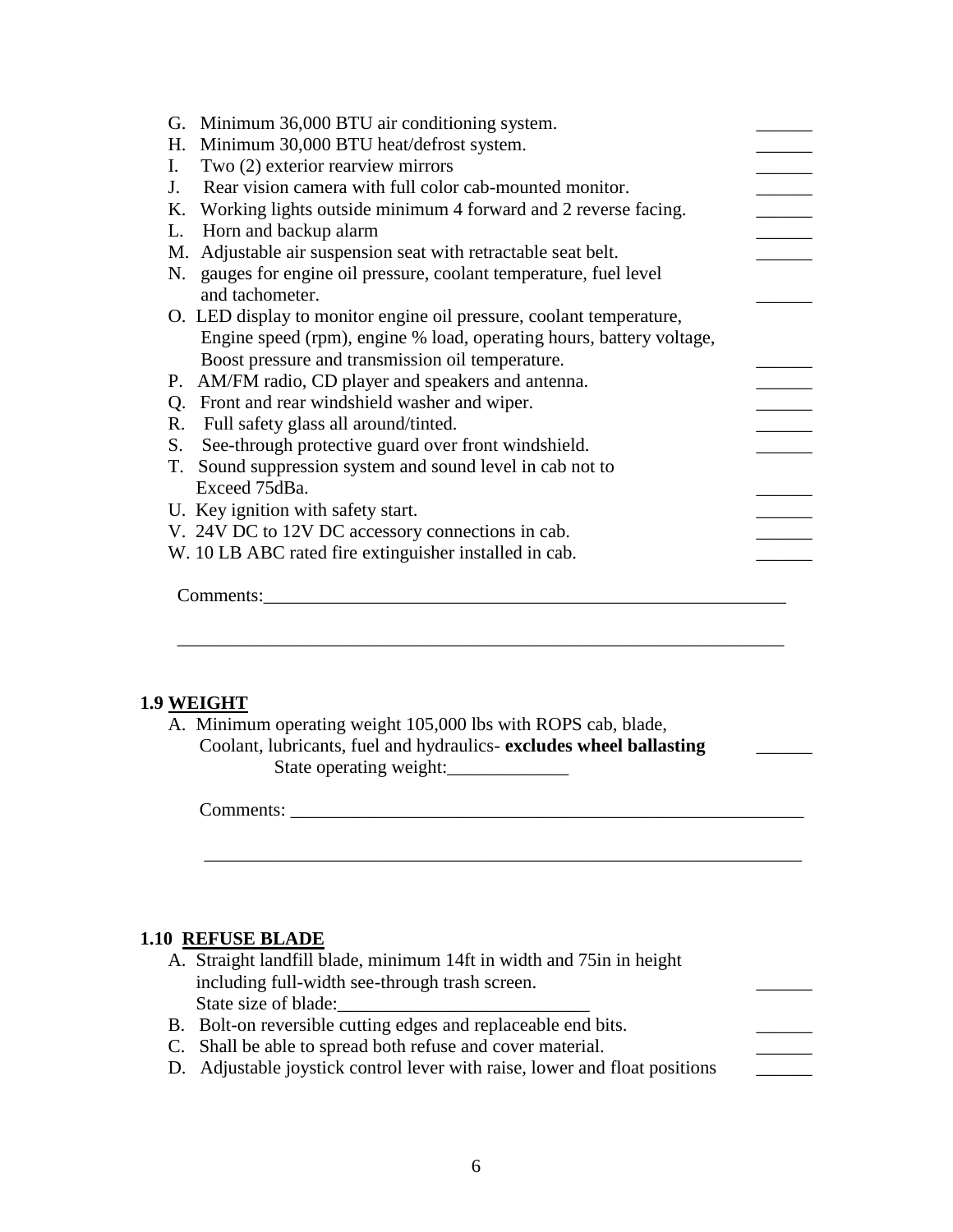Comments:

#### **1.11 ACCESSORIES**

| A. Guards shall be provided for engine, power train, front and rear axles, |  |
|----------------------------------------------------------------------------|--|
| Radiator, hydraulic tank and steering cylinders to protect all vital areas |  |
| From damage caused by refuse debris, snow, ice and mud.                    |  |
| B. Engine and power train guards (belly pans) shall be electrically        |  |
| Activated to lower and raise for access and cleaning.                      |  |
| C. Chain attached fuel cap.                                                |  |
| D. Automatic central lubrication.                                          |  |
| E. Rear draw bar hitch pin or tow points.                                  |  |
| F. Anti-vandalism protection with common key for engine oil dipstick,      |  |
| And filler spout compartment, cab and engine starting.                     |  |
| G. Filler lock caps on hydraulic tank, fuel tank and radiator.             |  |
| H. Back-up alarm.                                                          |  |
| I. State capacities in gallons for:                                        |  |
| Fuel:                                                                      |  |
| Engine Oil: $\qquad \qquad$                                                |  |
| Hydraulic Oil:                                                             |  |
| Comments                                                                   |  |

\_\_\_\_\_\_\_\_\_\_\_\_\_\_\_\_\_\_\_\_\_\_\_\_\_\_\_\_\_\_\_\_\_\_\_\_\_\_\_\_\_\_\_\_\_\_\_\_\_\_\_\_\_\_\_\_\_\_\_\_\_\_\_\_\_

#### **1.12 Certified Remanufacturing Process Minimum Requirement**

#### **General Description**

 All components of the compactor shall be reinstalled with new, rebuilt or inspected parts that meet or exceed Original Equipment Manufacturer (OEM) specifications. **Vendor must be Factory Authorized Certified Remanufacturer.**

Please verify Factory Authorization: \_\_\_\_\_\_\_\_\_\_\_\_\_\_\_\_\_\_\_\_\_\_\_\_\_\_\_\_\_\_\_\_\_\_\_\_

#### A. **Disassembly**

The compactor shall be completely dismantled to the bare frame chassis.

 1. Remove the engine, pump drive gear box, hydraulic pumps and motors, final drives, cooling package, cab, hydraulic cylinders, valves, hydraulic hoses and electrical wiring harnesses. **All hydraulic hoses and main wiring harness shall be discarded and replaced with new.**

#### B. **Chassis, Major weldments and guards**

1. The bare chassis shall be steam cleaned.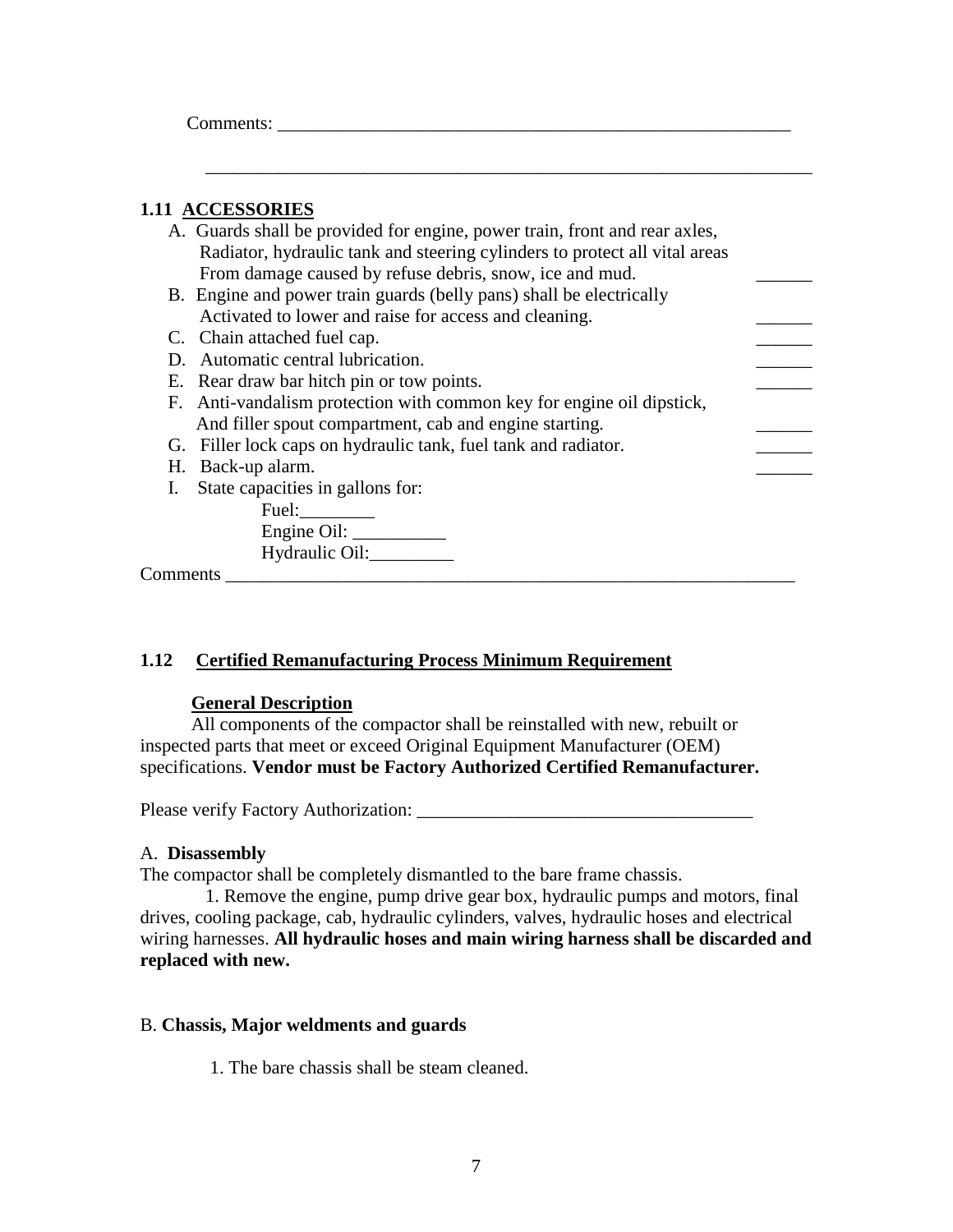2. Sheet metal and frame shall be inspected for structural integrity then replaced or repaired to original OEM specifications including any updates.

 3. The chassis and sheet metal shall be sand blasted, primed and two (2) coats of paint applied.

 4. The rear axle and center pin shall be disassembled and replaced with new. Wear parts shall be replaced and shimmed to original OEM specifications.

5. The steering pins and bushings shall be replaced

6. The blade shall be refurbished and blade pins shall be installed.

7. The cutting edges shall be replaced

8. All handles/handrails/latches/hinges/springs shall be replaced or repaired.

#### **C. Powertrain**

 1. The Caterpillar engine shall be replaced with a CAT certified remanufactured engine.

 **2.** The pump drive gear box, hydraulic pumps and motors and the final drives shall be rebuilt to original OEM specifications using only OEM parts and by certified technicians only.

3. All new filters (hydraulic and engine) and fluids shall be installed

#### **D. Hydraulic Hoses and Electrical**

1. **ALL** hydraulic hoses shall be replaced with new hoses

 2. **ALL** main electrical harnesses shall be replaced with new wiring, all other electrical components shall be inspected and replaced as required.

 3. Hydraulic coolers shall be cleaned, pressured checked and replaced as required.

4. All hydraulic cylinders shall be disassembled inspected and resealed.

5. All valves shall be inspected and resealed

 6. All gauges, electrical components, switches, lights, wipers etc. shall be inspected repaired and/or replaced as necessary.

## **E. Cab and Air Conditioner**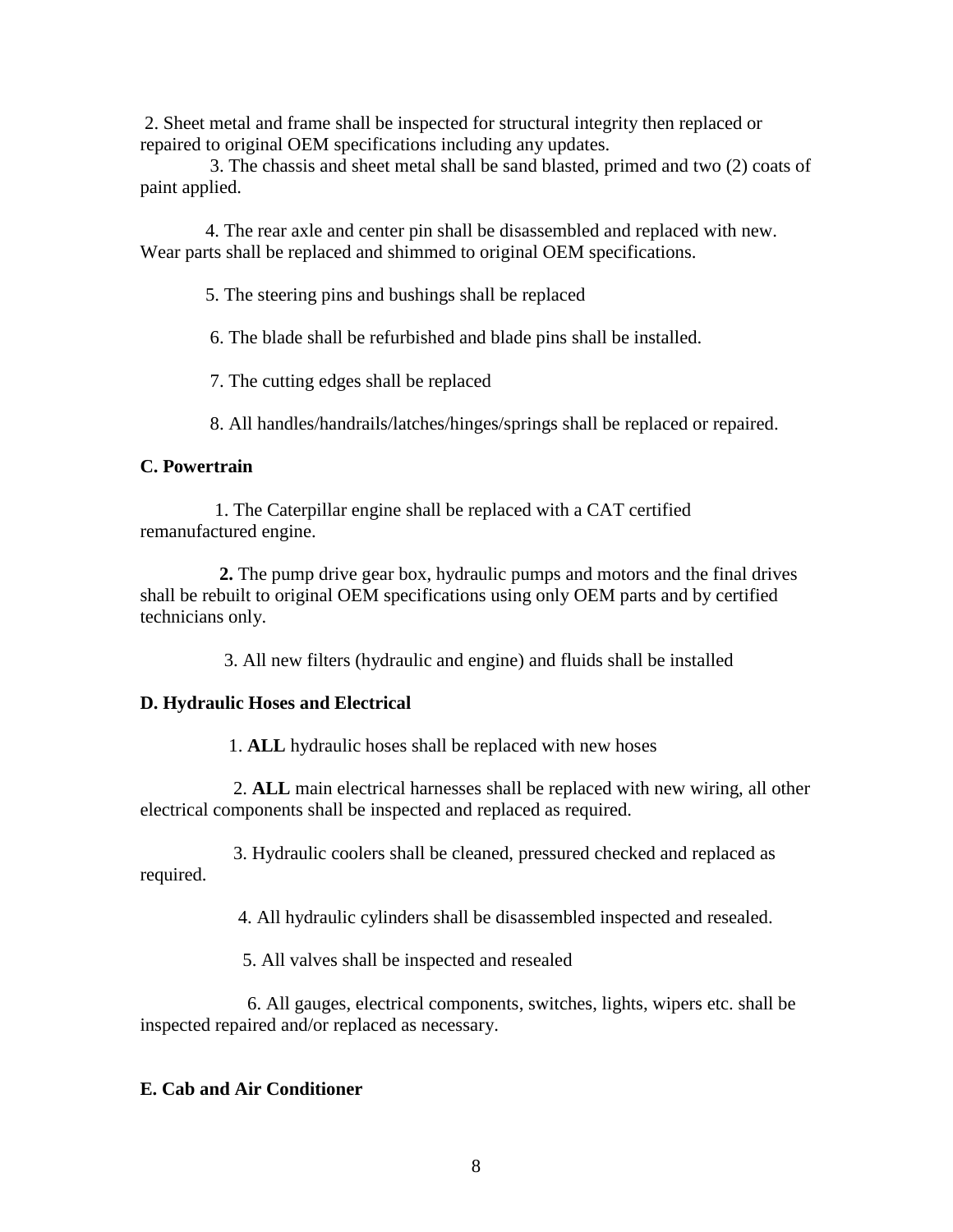1. The cab shall be reconditioned to new or like new condition.

2. The Operator shall be replaced

3. A new floor matt shall be installed

4. All windows shall be removed and replaced if necessary

 5. The Cab shall be sandblasted, Primed and repainted. The Cab interior shall be repainted.

6. The heater and Air conditioner shall be reconditioned

#### **F. Final Assembly**

1. The compactor shall be reassembled in the same assembly process as a new unit.

2. New decals shall be installed upon completion.

 3. The compactor shall be inspected and test run at operating temperatures and operating conditions.

 4. The compactor shall be calibrated, leak test and all pressures set to original OEM specifications.

**The vendor shall provide photo documentation of all stages of the remanufacturing process.**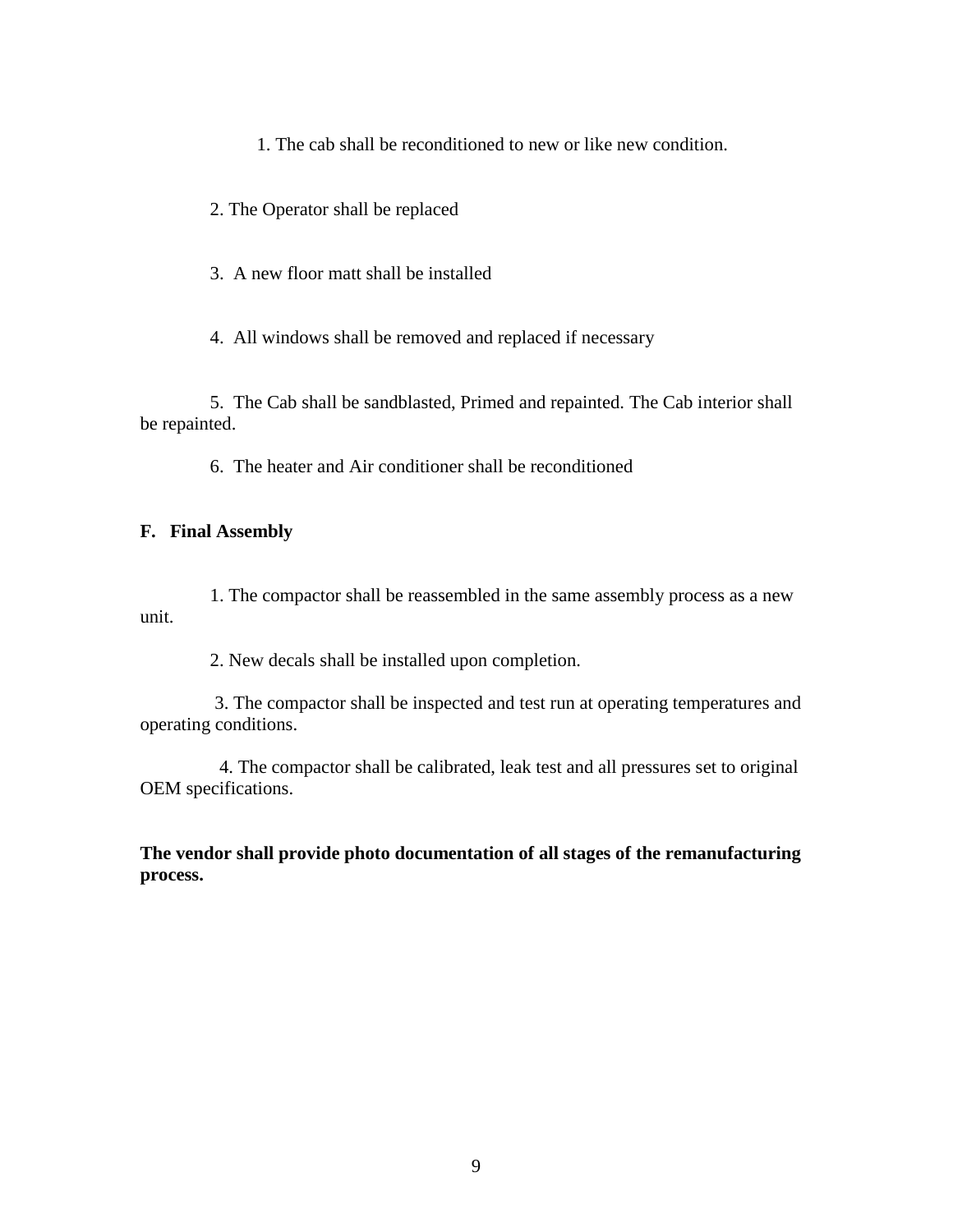#### **1.12WARRANTY**

Machine shall come with a six (6) month unlimited hours full machine warranty and a three (3) year 6,000 hour power train warranty.

\_\_\_\_\_\_\_\_\_\_\_\_\_\_\_\_\_\_\_\_\_\_\_\_\_\_\_\_\_\_\_\_\_\_\_\_\_\_\_\_\_\_\_\_\_\_\_\_\_\_\_\_\_\_\_\_\_\_\_\_\_\_\_\_\_

Please provide the vendor who will perform all warranty related repairs/service.

Name:

Location:

Comments: \_\_\_\_\_\_\_\_\_\_\_\_\_\_\_\_\_\_\_\_\_\_\_\_\_\_\_\_\_\_\_\_\_\_\_\_\_\_\_\_\_\_\_\_\_\_\_\_\_\_\_\_\_\_\_\_

## **1.13 DELIVERY**

A. The machine is to be delivered to 361 Livestock Road Rustburg Va. 24588 during normal working hours fully assembled and ready to operate. Vendor to give Services Authority (24) hours notice prior to delivery. Any transportation surcharge including back hauling of the trade-in shall be included in the bid, otherwise the Authority will not be liable for any freight charges. Deliveries will be accepted Monday thru Friday, 7:00 am thru 3:00 PM except on official holidays. Call (434)455-6334 to arrange delivery. **Certificate of origin and original invoice shall accompany equipment upon delivery.** The equipment shall be checked for compliance with the specifications. If any deviation from the specifications, damage or improper dealer preparation exists, the invoice will not be approved for payment until all defects are corrected by the vendor.

B. Delivery shall not exceed 180 days

Comments: \_\_\_\_\_\_\_\_\_\_\_\_\_\_\_\_\_\_\_\_\_\_\_\_\_\_\_\_\_\_\_\_\_\_\_\_\_\_\_\_\_\_\_\_\_\_\_\_\_\_\_\_\_\_\_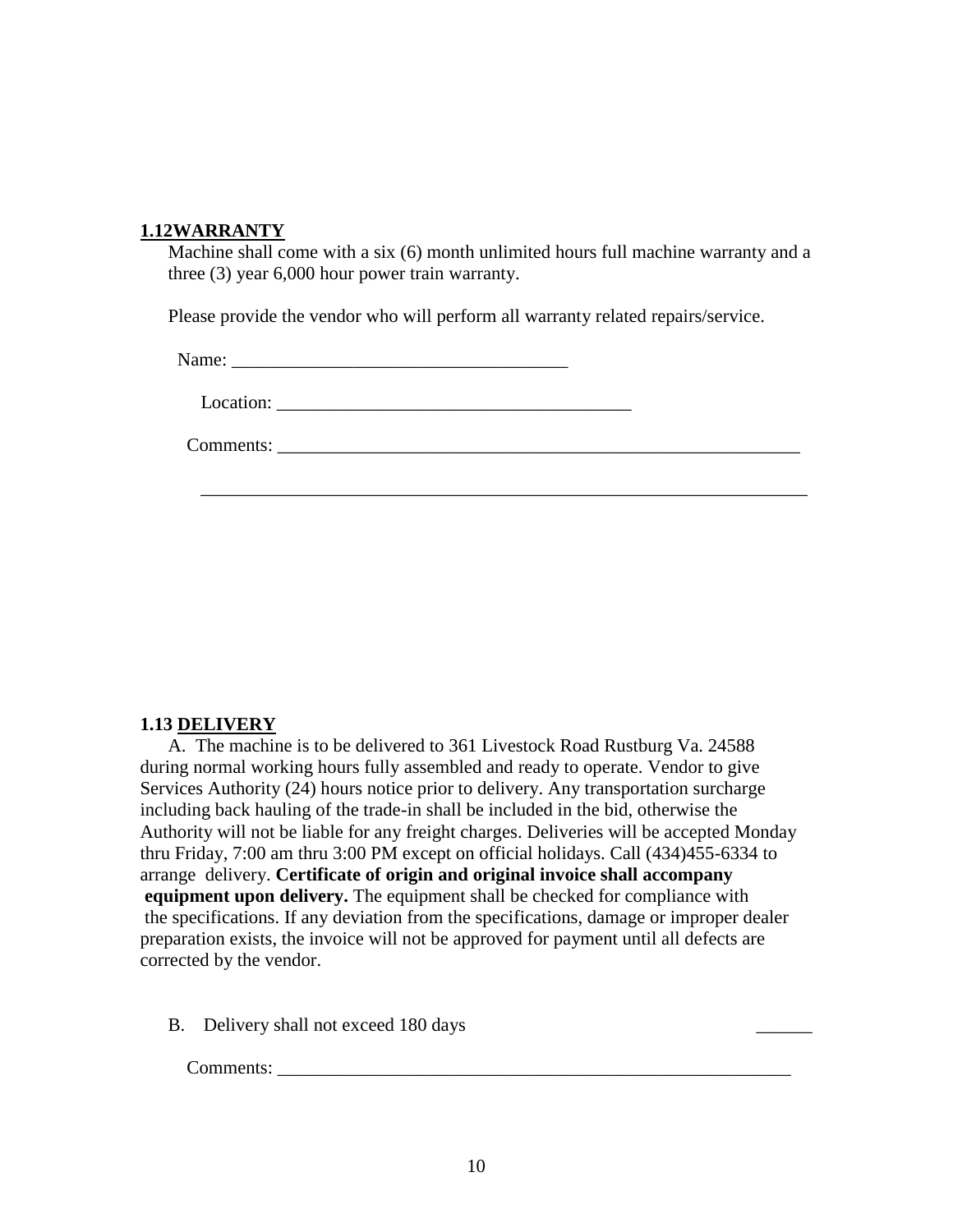#### **1.14 MANUALS/TRAINING**

|    | A. Two (2) complete technical service/engine/electrical/powertrain/hydraulics |
|----|-------------------------------------------------------------------------------|
|    | manuals shall be furnished.                                                   |
|    | B. Two (2) parts manuals shall be furnished.                                  |
| C. | Two (2) operator manuals shall be furnished                                   |
| D. | One (1) OEM parts list shall be furnished.                                    |
| Е. | Vendor shall provide a factory-trained service person to instruct             |
|    | Authority personnel in the operation, maintenance and repair of the           |
|    | equipment as follows:                                                         |
|    | One (1) full day at time of delivery, to include actual field operation       |
|    | of the equipment.                                                             |
| 2) | One (1) additional full day prior to expiration of the warranty               |
|    | period for on-site training and equipment trouble-shooting, at                |
|    | which time vendors shall provide a written statement of condition             |
|    | for all warranted items and schedule in-warranty maintenance as               |
|    | necessary. Date and time shall be mutually agreed upon by the                 |
|    | Authority and the vendor.                                                     |
|    | F. Training video for the operator maintenance, operation and safety          |
|    | shall be provided.                                                            |

\_\_\_\_\_\_\_\_\_\_\_\_\_\_\_\_\_\_\_\_\_\_\_\_\_\_\_\_\_\_\_\_\_\_\_\_\_\_\_\_\_\_\_\_\_\_\_\_\_\_\_\_\_\_\_\_\_\_\_\_\_\_\_\_

## **1.15 PARTS SUPPLY AND AVAILABILITY**

A. It is the objective of the Authority to purchase equipment for which parts that affect the safe and/or reliable operation of the equipment are readily available for ten (10) years.

 $\overline{\phantom{a}}$  , and the contribution of the contribution of the contribution of the contribution of the contribution of  $\overline{\phantom{a}}$ 

 $\overline{\phantom{a}}$  , and the contribution of the contribution of the contribution of the contribution of the contribution of the contribution of the contribution of the contribution of the contribution of the contribution of the

Comments \_\_\_\_\_\_\_\_\_\_\_\_\_\_\_\_\_\_\_\_\_\_\_\_\_\_\_\_\_\_\_\_\_\_\_\_\_\_\_\_\_\_\_\_\_\_\_\_\_\_\_\_\_\_\_\_\_\_

## **1.16 Payment**

| A. Payment to be made within thirty (30) days after receipt of invoice. |  |
|-------------------------------------------------------------------------|--|
| B. Invoices must be directed to: Region 2000 Services Authority, 361    |  |
| Livestock Road Rustburg Va. 24588. The Authority cannot be              |  |
| responsible for untimely payment as a result of misdirected invoices.   |  |

C. No deposit or advance sums shall be paid.